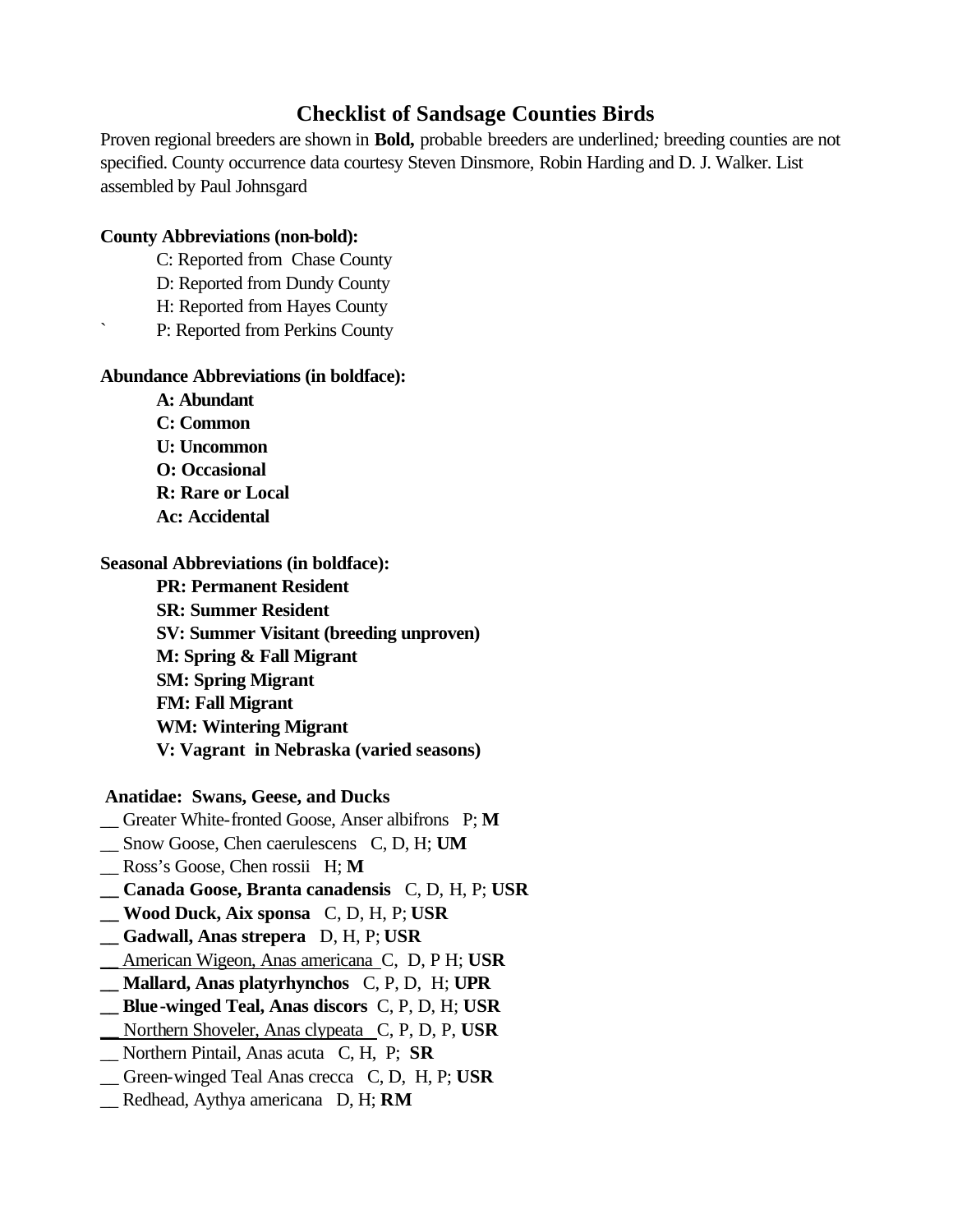\_\_ Ring-necked Duck, Aythya collaris D; **RM** \_\_ Lesser Scaup, Aythya affinis C, D, H; **RM** \_\_ Bufflehead, Bucephala albeola C, D, H; **UM** \_\_ Common Goldeneye, Bucephala clangula C, H; **UM** \_\_ Hooded Merganser, Lophodytes cucullatus C, H; P, **UM** \_\_ Common Merganser, Mergus merganser C, D, P; **UM** \_\_ Ruddy Duck, Oxyura jamaicensis C, D, H, P; **UM Phasianidae: Partridges, Grouse, etc \_\_ Ring-necked Pheasant, Phasianus colchicus** C, H, P, D; **CPR \_\_ Greater Prairie-Chicken, Tympanuchus cupido** C, D, H, P; **UPR** \_\_ Sharp-tailed Grouse, Tympanuchus phasianellus PR **\_\_ Wild Turkey, Meleagris gallopavo** C, D, H, P; **UPR Odontophoridae: New World Quail \_\_ Northern Bobwhite, Colinus virginianus** C, D, H, P, **UPR Gaviidae: Loons** \_\_ Common Loon, Gavia immer C; **RM Podicipedidae: Grebes** \_\_ Pied-billed Grebe, Podilymbus podiceps C, H, P; **R** \_\_ Horned Grebe, Podiceps auritus C, D, H; **RM** \_\_ Eared Grebe, Podiceps nigricollis H, C, D; **RM** \_\_ Western Grebe, Aechmophorus occidentalis C, D, H, P; **RM** \_\_ Clark's Grebe, Aechmophorus clarkii C, **RM Pelecanidae: Pelicans** \_\_ American White Pelican, Pelecanus erythrorhynchos C, H; **RM Phalacrocoracidae: Cormorants** \_\_ Double-crested Cormorant, Phalacrocorax auritus H, C, D; **UM Ardeidae: Bitterns and Herons** \_\_ American Bittern, Botaurus lentiginosus D **\_\_ Great Blue Heron, Ardea herodias** C, D, H, P; **CSR** \_\_ Great Egret, Ardea alba C, **SV** \_\_ Green Heron, Butorides virescens C, H; **USR \_\_ Black-crowned Night-Heron, Nycticorax nycticorax SR Threskiornithidae: Ibises, Spoonbills** \_\_ White-faced Ibis, Plegadis chihi C, P.  **Cathartidae: American Vultures** \_\_ Turkey Vulture, Cathartes aura C, H, D, P, **USR Accipitridae: Kites, Hawks, Eagles** \_\_ Osprey, Pandion haliaetus D, **UM** \_\_ Bald Eagle, Haliaeetus leucocephalus C, D; **M \_\_ Northern Harrier, Circus cyaneus** C, P, D, H; **UPR** \_\_ Sharp-shinned Hawk, Accipiter striatus H, P; **RPR** \_\_ Cooper's Hawk, Accipiter cooperii P, D, H; **RPR** \_\_ Broad-winged Hawk, Buteo platypterus **\_\_ Swainson's Hawk, Buteo swainsoni** C, H, D, P; **CSR**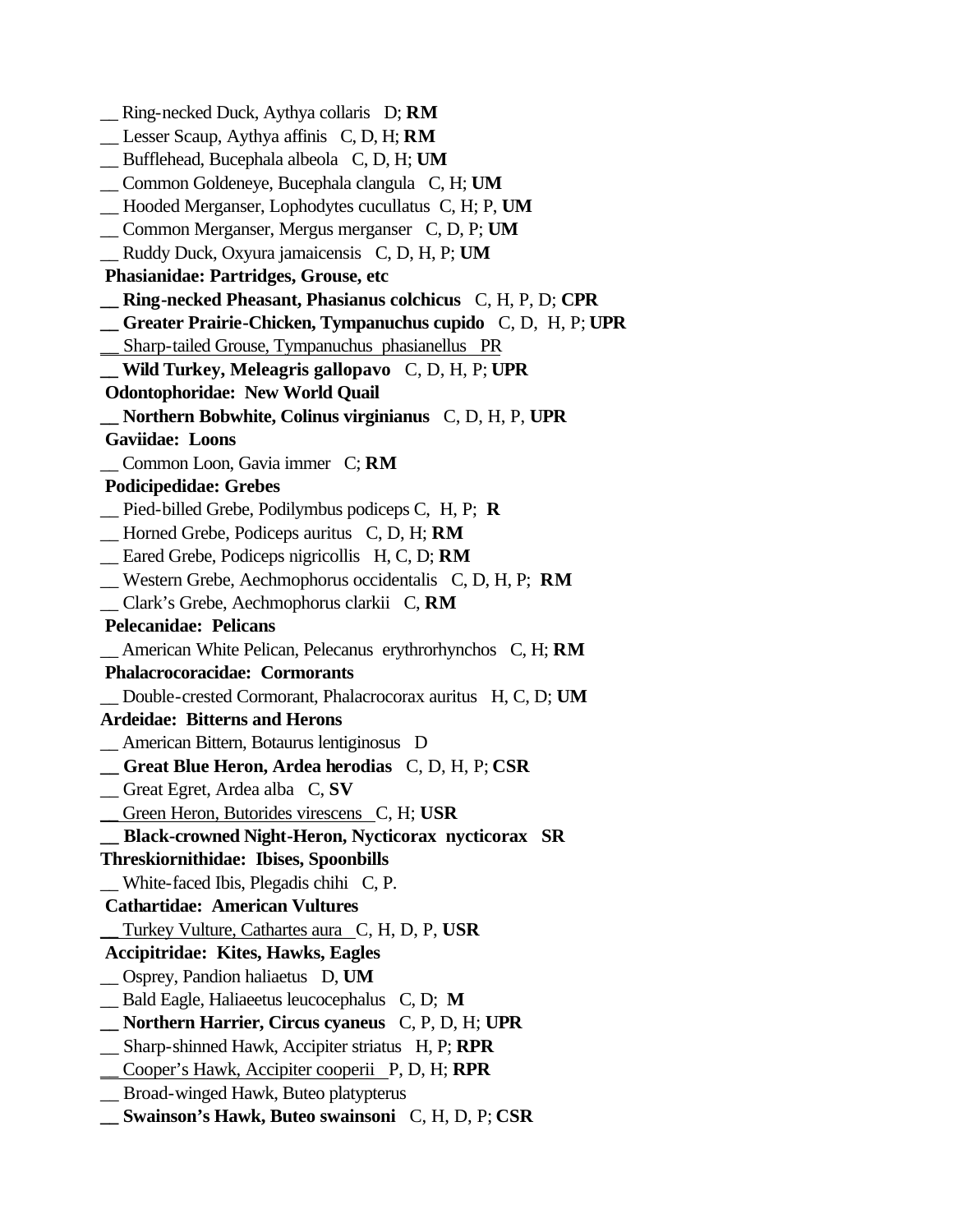**\_\_ Red-tailed Hawk, Buteo jamaicensis** C, D, H, P; **CPR \_\_ Ferruginous Hawk, Buteo regalis** D, C, H; **RPR** \_\_ Rough-legged Hawk, Buteo lagopus C, D, H, P; **UWM, \_\_ Golden Eagle, Aquila chrysaetos** D; **PR Falconidae: Falcons \_\_ American Kestrel, Falco sparverius** C, D, H, P; **CPR** \_\_ Merlin, Falco columbarius C, D, H, P; **RM** \_\_ Prairie Falcon, Falco mexicanus C, D, H, P; **R Rallidae: Rails, Gallinules, Coots** \_\_ Virginia Rail, Rallus limicola C, D, H; **RSR** \_\_ Sora, Porzana carolina D, \_\_ American Coot, Fulica americana H, P; **M Gruidae: Cranes** \_\_ Sandhill Crane, Grus canadensis H, P; **M Charadriidae:** \_\_ Piping Plover, Charadrius melodus C; **M \_\_ Killdeer, Charadrius vociferus** C, D, H, P; **CSR Recurvirostridae: Stilts and Avocets** \_\_ American Avocet, Recurvirostra americana C, D, H, P; **SR Scolopacidae: Sandpipers, Phalaropes** \_\_ Greater Yellowlegs, Tringa melanoleuca D, H, P; **UM** \_\_ Lesser Yellowlegs, Tringa flavipes C, H, P, **UM** \_\_ Solitary Sandpiper, Tringa solitaria D, H, P; **UM** \_\_ Willet, Catoptrophorus semipalmatus C; **M** \_\_ Spotted Sandpiper, Actitis macularia C, D, H, P; **USR \_\_ Upland Sandpiper, Bartramia longicauda** C, D, H, P; **USR** \_\_ Marbled Godwit, Limosa fedoa C, H; **M** \_\_ Sanderling, Calidris alba C; **RM** \_\_ Semipalmated Sandpiper, Calidris pusilla C, D, H; **M** \_\_ Western Sandpiper, Calidris mauri D, P, **M** \_\_ Least Sandpiper, Calidris minutilla C, D, H, P, **M** \_\_ White-rumped Sandpiper, Calidris fuscicollis C, H, P; **UM** \_\_ Baird's Sandpiper, Calidris bairdii D, H, P, **M** \_\_ Pectoral Sandpiper, Calidris melanotos C H; **UM** \_\_ Stilt Sandpiper, Calidris himantopus C, H; **M** \_\_ Long-billed Dowitcher, Limnodromus scolopaceus C, H, P, **M** \_\_ Wilson's Snipe, Gallinago delicata C, P, **SR** \_\_ Wilson's Phalarope, Phalaropus tricolor C, D, H, P; **UM** \_\_ Red-necked Phalarope, Phalaropus lobatus P, **RM Laridae: Gulls and Terns** \_\_ Franklin's Gull, Larus pipixcan C, D, H; **UM** \_\_ Bonaparte's Gull, Larus philadelphia C; **OM** \_\_ Ring-billed Gull, Larus delawarensis C, D, H, P; **RSR** \_\_ California Gull, Larus californicus C, **OM**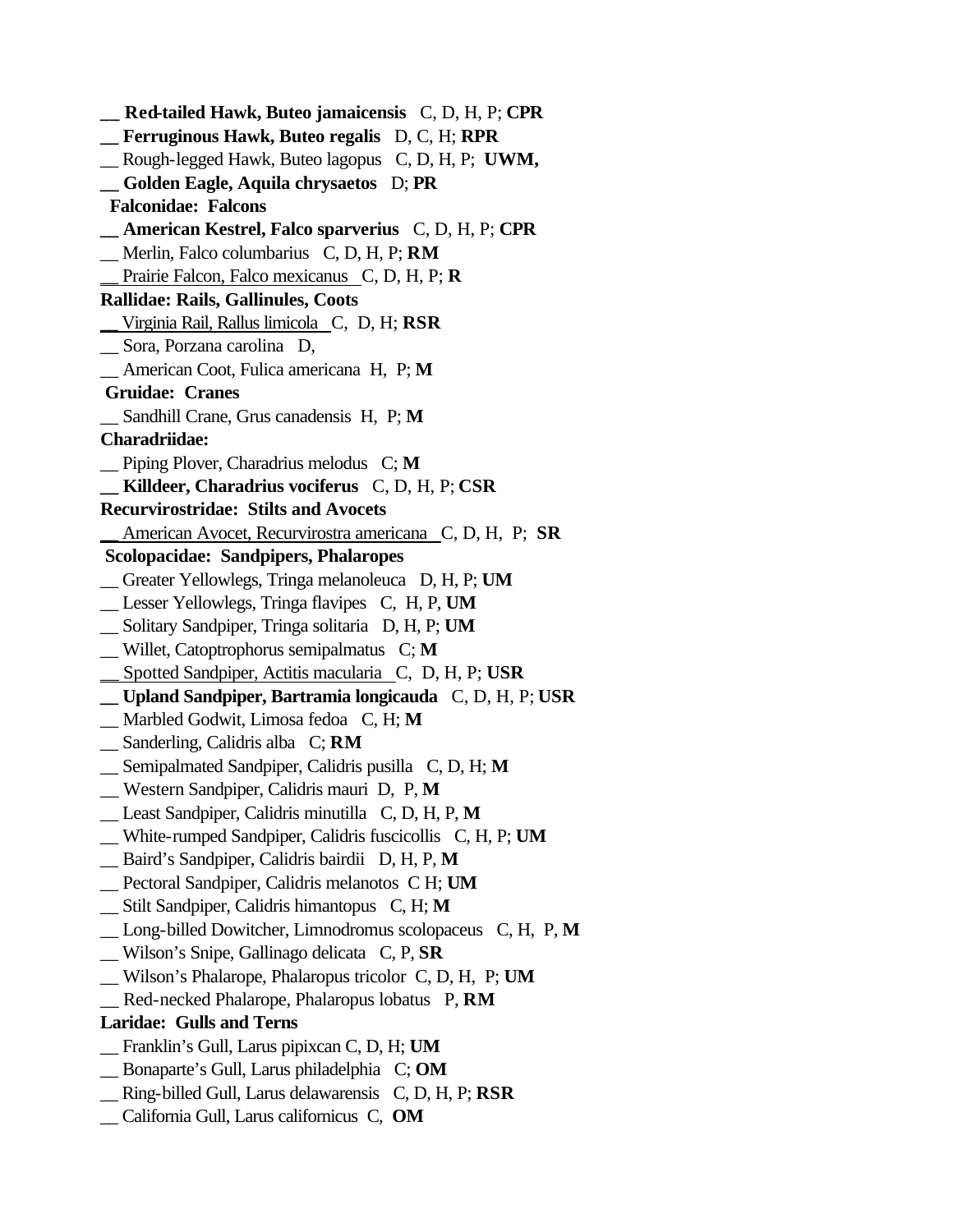\_\_ Herring Gull, Larus argentatus C; **UM** \_\_ Forster's Tern, Sterna forsteri C; **M** \_\_ Black Tern, Chlidonias niger C, D, H, P; **UM Columbidae: Pigeons and Doves \_\_ Rock Pigeon, Columba livia** C, P, D, H; **UPR** \_\_ Eurasian Collared-Dove, Streptopelia decaocto C, D, P, **PR \_\_ Mourning Dove, Zenaida macroura** C, D, H, P; **USR Cuculidae: Cuckoos and Anis** \_\_ Black-billed Cuckoo, Coccyzus erythropthalmus **SR \_\_ Yellow-billed Cuckoo, Coccyzus americanus** C, H, D; **RSR Tytonidae: Barn Owls \_\_ Barn Owl, Tyto alba** C; **PR Strigidae: Typical Owls \_\_ Eastern Screech-Owl, Otus asio PR \_\_ Great Horned Owl, Bubo virginianus** C, D, H, P; **UPR \_\_ Burrowing Owl, Athene cunicularia** C, D, H, P; **USR Caprimulgidae: Goatsuckers \_\_ Common Nighthawk, Chordeiles minor** C, D, P, **SR Apodidae: Swifts** \_\_ Chimney Swift, Chaetura pelagica C, D, H, P; **RSR Alcedinidae: Kingfishers \_\_ Belted Kingfisher, Ceryle alcyon** C, D, H; **USR Picidae: Woodpeckers \_\_ Red-headed Woodpecker, Melanerpes erythrocephalus** C, D, H, P; **USR \_\_ Red-bellied Woodpecker, Melanerpes carolinus** C, D, H, P; **RPR \_\_ Downy Woodpecker, Picoides pubescens** C, D, H, P; **UPR \_\_ Hairy Woodpecker, Picoides villosus** C, D, H, P; **UPR \_\_ Northern Flicker, Colaptes auratus** C, D, H, P; **USR Tyrannidae: Tyrant Flycatchers** \_\_ Western Wood-Pewee, Contopus sordidulus D, **SR** \_\_ Willow Flycatcher, Empidonax traillii C, D; **SR** \_\_ Least Flycatcher, Empidonax minimus D, H; **M \_\_ Eastern Phoebe, Sayornis phoebe** C, D, H; **USR \_\_ Say's Phoebe, Sayornis saya** C, D, H; **USR \_\_ Great Crested Flycatcher, Myiarchus crinitus** C, D, H; **USR \_\_ Western Kingbird, Tyrannus verticalis** C, D, P, **\_\_ Eastern Kingbird, Tyrannus tyrannus** C, H, D, P, **Laniidae: Shrikes** \_\_ Northern Shrike, Lanius excubitor C, D, H, P; **UWM \_\_ Loggerhead Shrike, Lanius ludovicianus** C, D, H, P; **USR Vireonidae: Vireos \_\_ Bell's Vireo, Vireo bellii** C, H, D**; CSR** \_\_ Yellow-throated Vireo, Vireo flavifrons D, **RM**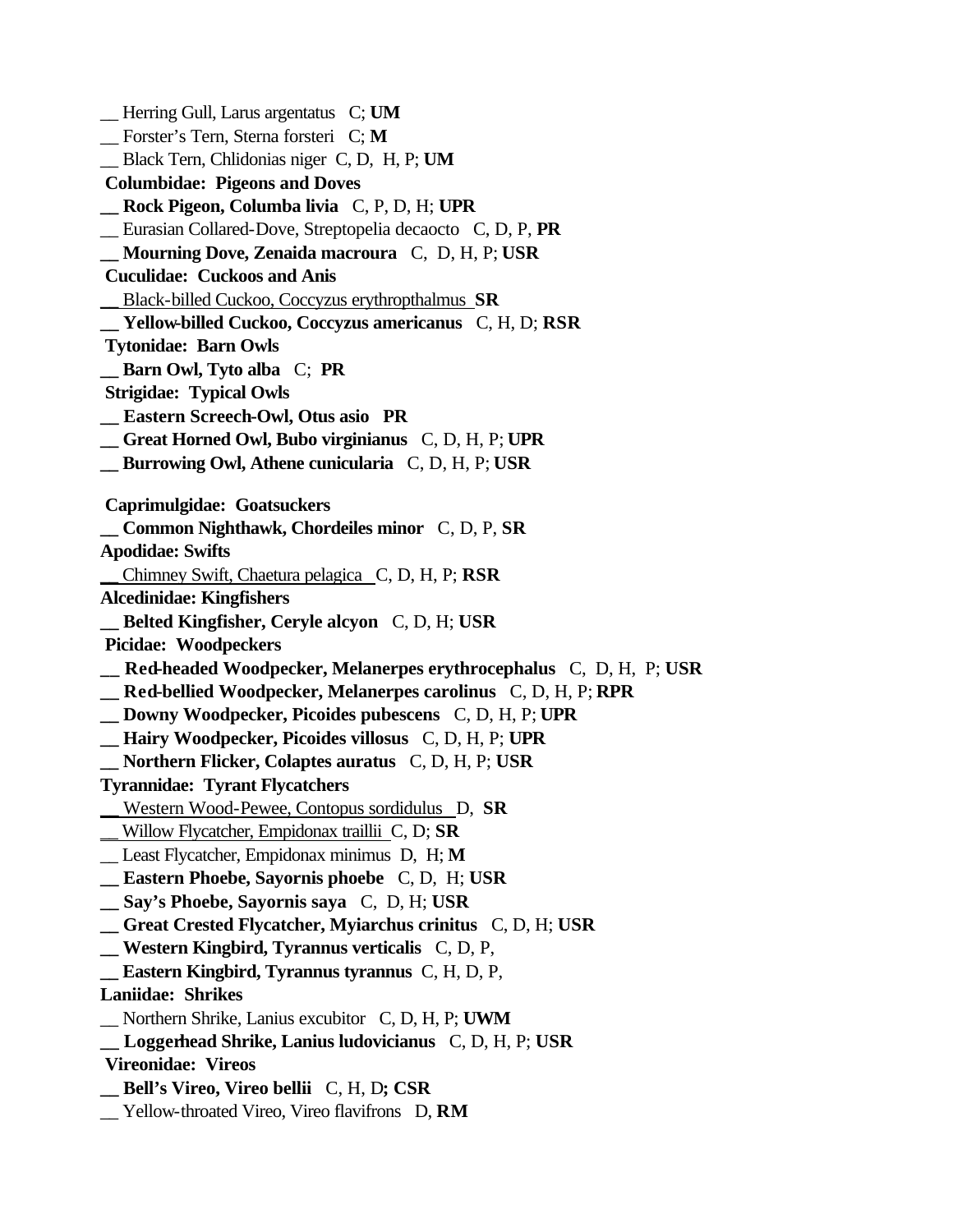**\_\_ Warbling Vireo, Vireo gilvus** C, D, H, P; **USR** *\_\_ Red-eyed Vireo, Vireo olivaceus* C, H; **RSR Corvidae: Jays, Magpies, and Crows \_\_ Blue Jay, Cyanocitta cristata** C, D, H, P; **UPR \_\_ Black-billed Magpie, Pica pica** D, P, C; **UPR \_\_ American Crow, Corvus brachyrhynchos** C, D, H, P; **UPR \_\_ Chihuahuan Raven, Corvus cryptoleucus (historic breeder) Alaudidae: Larks \_\_ Horned Lark, Eremophila alpestris** C, D, H, P; **CPR Hirundinidae: Swallows \_\_ Purple Martin, Progne subis \_\_ Tree Swallow, Tachycineta bicolor** H, C; **USR \_\_ N Rough-winged Swallow, Stelgidopteryx serripennis** C, D, H, P; **USR** *\_\_ Bank Swallow, Riparia riparia* H, P*,*  **\_\_ Barn Swallow, Hirundo rustica** C, D, H, P; **CSR \_\_ Cliff Swallow, Petrochelidon pyrrhonota** C, D, H, P; **USR Paridae: Titmice \_\_ Black-capped Chickadee, Poecile atricapillus** C, D, H; **UPR Sittidae: Nuthatches** \_\_ Red-breasted Nuthatch, Sitta canadensis H, **WM** \_\_ White-breasted Nuthatch, Sitta carolinensis C, D, H; **UPR Certhiidae: Creepers** \_\_ Brown Creeper, Certhia americana C. **PR Troglodytidae: Wrens \_\_ Rock Wren, Salpinctes obsoletus** C, D, H, **USR \_\_ House Wren, Troglodytes aedon** C, D, H, P; **CSR** \_\_ Marsh Wren, Cistothorus palustris D, H; **RSR Regulidae: Kinglets** \_\_ Golden-crowned Kinglet, Regulus satrapa C; **WM Sylviidae: Gnatcatchers** \_\_ Blue-gray Gnatcatcher, Polioptila caerulea C, D; **M Turdidae: Thrushes and Allies \_\_ Eastern Bluebird, Sialia sialis** C, D, H P; **USR** \_\_ Mountain Bluebird, Sialia currucoides P, **USR** \_\_ Townsend's Solitaire, Myadestes townsendi D, **UM** \_\_ Swainson's Thrush, Catharus ustulatus C, D; **UM** \_\_ Hermit Thrush, Catharus guttatus P, **UM \_\_ American Robin, Turdus migratorius** C, D, H, P; **CSR Mimidae: Mockingbirds, Thrashers** Gray Catbird, Dumetella carolinensis C, D, H; CSR **\_\_ Northern Mockingbird, Mimus polyglottos C, D, P, \_\_ Brown Thrasher, Toxostoma rufum** C, D, H, P; **CSR Sturnidae: Starlings \_\_ European Starling, Sturnus vulgaris** C, D, H, P; **APR**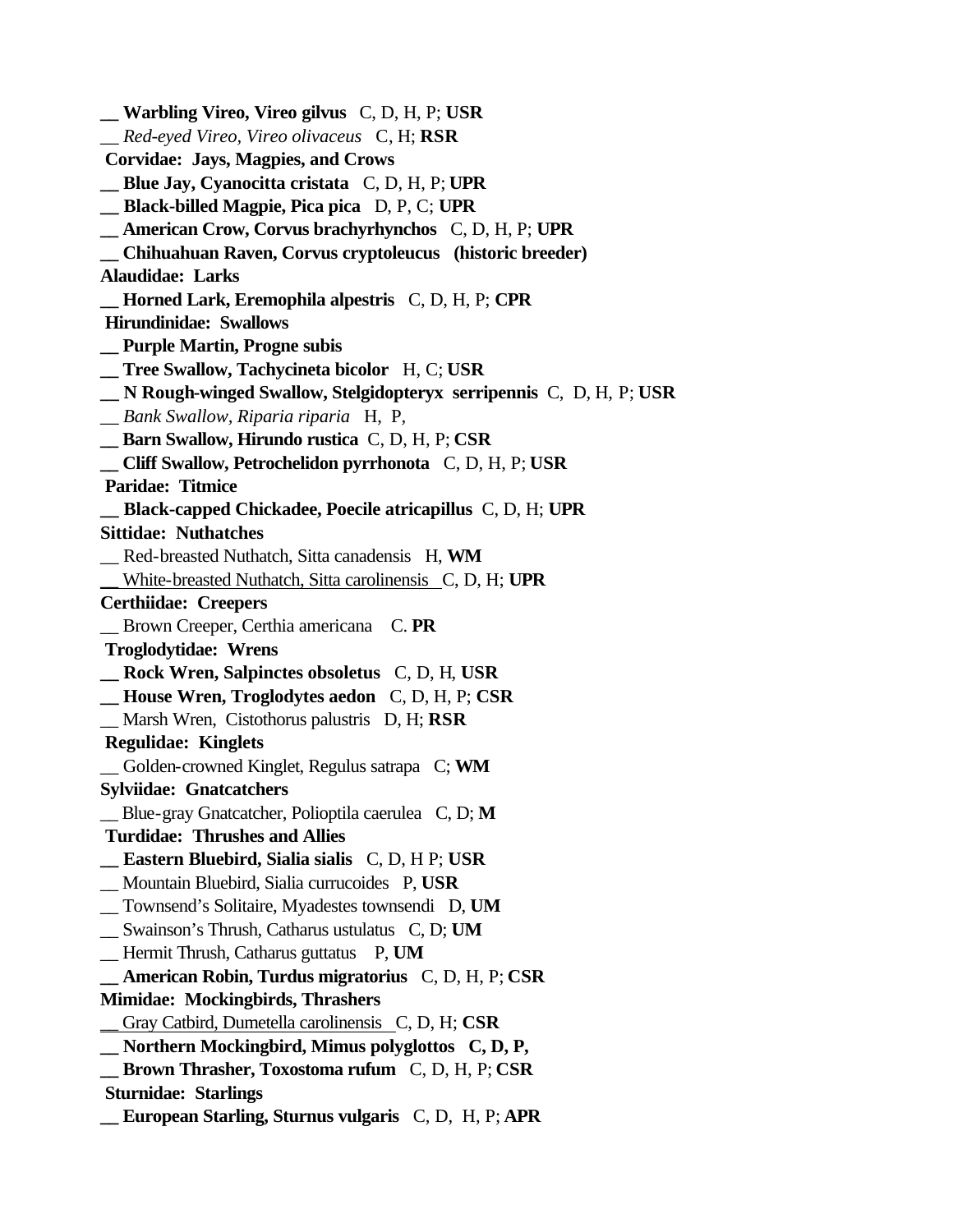**Motacillidae: Pipits** \_\_ American Pipit, Anthus rubescens H, P, **UM Bombycillidae: Waxwings \_\_ Cedar Waxwing, Bombycilla cedrorum** C, D, H, P; **USR Parulidae: Wood Warblers** \_\_ Orange-crowned Warbler, Vermivora celata C, D, H; **UM** \_\_ Northern Parula, Parula americana C; **RM \_\_ Yellow Warbler, Dendroica petechia** C, D, H, P, **CSR** \_\_ Chestnut-sided Warbler, Dendroica pensylvanica D. **UM** \_\_ Yellow-rumped Warbler, Dendroica coronata C, D, H, P; **UM** \_\_ American Redstart, Setophaga ruticilla D; **M** \_\_ Northern Waterthrush, Seiurus noveboracensis C, D; **M \_\_ Common Yellowthroat, Geothlypis trichas** C, D, H, P**; USR** \_\_ Wilson's Warbler, Wilsonia pusilla D; **OM \_\_ Yellow-breasted Chat, Icteria virens** C, D, H**; USR** Emberizidae: Towhees & Sparrows \_\_ Eastern Towhee, Pipilo erythrophthalmus C; **SR** \_\_ Spotted Towhee, Pipilo maculatus C, D, H, P; **USR** \_\_ Cassin's Sparrow, Aimophila cassinii C, D, P, **SR** \_\_ American Tree Sparrow, Spizella arborea C, D, P; **CWM** *\_\_ Chipping Sparrow, Spizella passerina* C, D, H. P; **USR** \_\_ Clay-colored Sparrow, Spizella pallida C, D, H, P; **CM** \_\_ Field Sparrow, Spizella pusilla C, H, P; **CSR** \_\_ Vesper Sparrow, Pooecetes gramineus C, D, H, P; **USR \_\_ Lark Sparrow, Chondestes grammacus** C, H, D, P; **CSR \_\_ Lark Bunting, Calamospiza melanocorys** C, D, H, P; **USR** \_\_ Savannah Sparrow, Passerculus sandwichensis H, P, **UM \_\_ Grasshopper Sparrow, Ammodramus savannarum** C, D, H, P; **ASR** \_\_ Song Sparrow, Melospiza melodia D, H, P; **UPR** \_\_ Lincoln's Sparrow, Melospiza lincolnii C, D, H; **UM** \_\_ Swamp Sparrow, Melospiza georgiana P, **UM** \_\_ White-throated Sparrow, Zonotrichia albicollis C, D, **WM** \_\_ Harris's Sparrow, Zonotrichia querula C, H, P, **WM** \_\_ White-crowned Sparrow, Zonotrichia leucophrys C, D, H, P; **CWM** \_\_ Golden-crowned Sparrow, Zonotrichia atricapilla \_\_ Dark-eyed Junco, Junco hyemalis C, D, H, P; **CWM** \_\_ Lapland Longspur, Calcarius lapponicus P, **WM Cardinalidae: Cardinals & Grosbeaks \_\_ Northern Cardinal Cardinalis cardinalis** C, D, H, P; **UPR \_\_ Black-headed Grosbeak, Pheucticus melanocephalus** C, D, H; **USR** \_\_ Blue Grosbeak, Passerina caerulea C, D, H, P; **CSR** \_\_ Lazuli Bunting, Passerina amoena C, **USR** \_\_ Indigo Bunting, Passerina cyanea C, H, **USR**